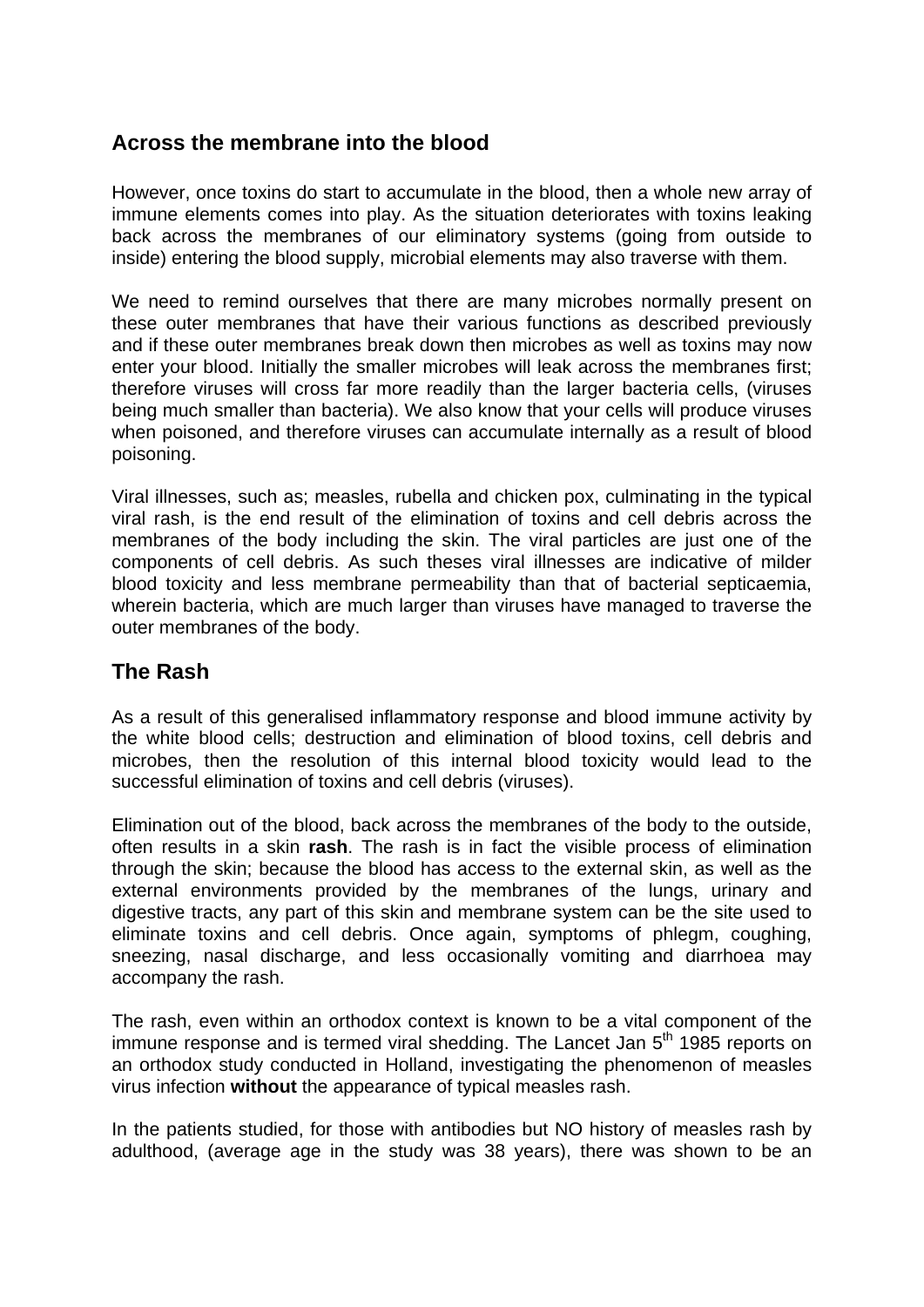increased incidence of immunoreactive diseases, sebaceous skin diseases, degenerative diseases of bone and cartilage, and certain tumours.

The report concludes that, at the time of infection, it may be dangerous to interfere with the immune response by administering a passive immunisation to suppress the rash. It also states…

### *"The absence of a rash may imply that intracellular virus (poisons) escapes neutralisation during the acute infection and this, in turn, might give rise to the development of diseases subsequently".*

# **Lancet Jan 5th 1985**

The rash would therefore appear to be vitally important, indeed with regard to the rest of the blood immune response the Lancet report goes on to state that further studies in children with agammaglobulinaemia i.e. **children unable to produce antibodies**, find that they are able to produce a rash, overcome the illness and develop immunity just as other children. Whereas those with impaired cellular immunity (unable to produce sufficient leukocyte responses) are more likely to develop complications such as pneumonia and possibly die.

It is interesting to note in homeopathy and naturopathy that not only is the rash an important symptom in the resolution of blood toxicity illnesses, such as measles, but also of equal importance is the pattern of the appearance and disappearance of the rash, i.e. the direction of the movement of the rash. Essentially, 'if' the symptoms are curative leading to resolution, then the rash starts higher up the body and moves its way down, finally disappearing from the lowest parts of the legs. It has similarly been documented in homeopathic literature that if in fact the rash moves from down to up, the opposite way, then the illness is not resolving and could therefore lead to more internal problems (or if fortunate, a recurrence of the rash).

The appearance of the rash in this generalised inflammatory response is caused by the blood vessels at the surface of the skin dilating at points causing the red spots, and the membrane of the blood vessels and skin, becoming more permeable (more leaky) allowing toxins and viruses out. The red blood cells and most other blood components are still confined to the blood vessels; only toxins, viruses and the flexible white blood cells can get out.

**Note** this is distinctly different from the severe toxaemia found in cases of septicaemia, where there is extreme blood toxicity often involving the presence of bacteria. At the site of the rash the blood vessel walls break down and there is blood loss under the surface of the skin giving the appearance of the septicaemic rash. This is not an eliminatory rash; the patient is effectively bleeding under the skin as a result of extreme poisoning, the blood is not contained within the blood vessels, it is a non-blanching rash and therefore the classic test of pressing a glass on the skin shows that the rash does not disappear. Generalised septicaemia can only happen under conditions of extreme blood poisoning and severe immune breakdown, once you understand the pattern and purpose of disease symptoms it is possible to predict the circumstances that lead to this scenario and it can therefore be effectively avoided.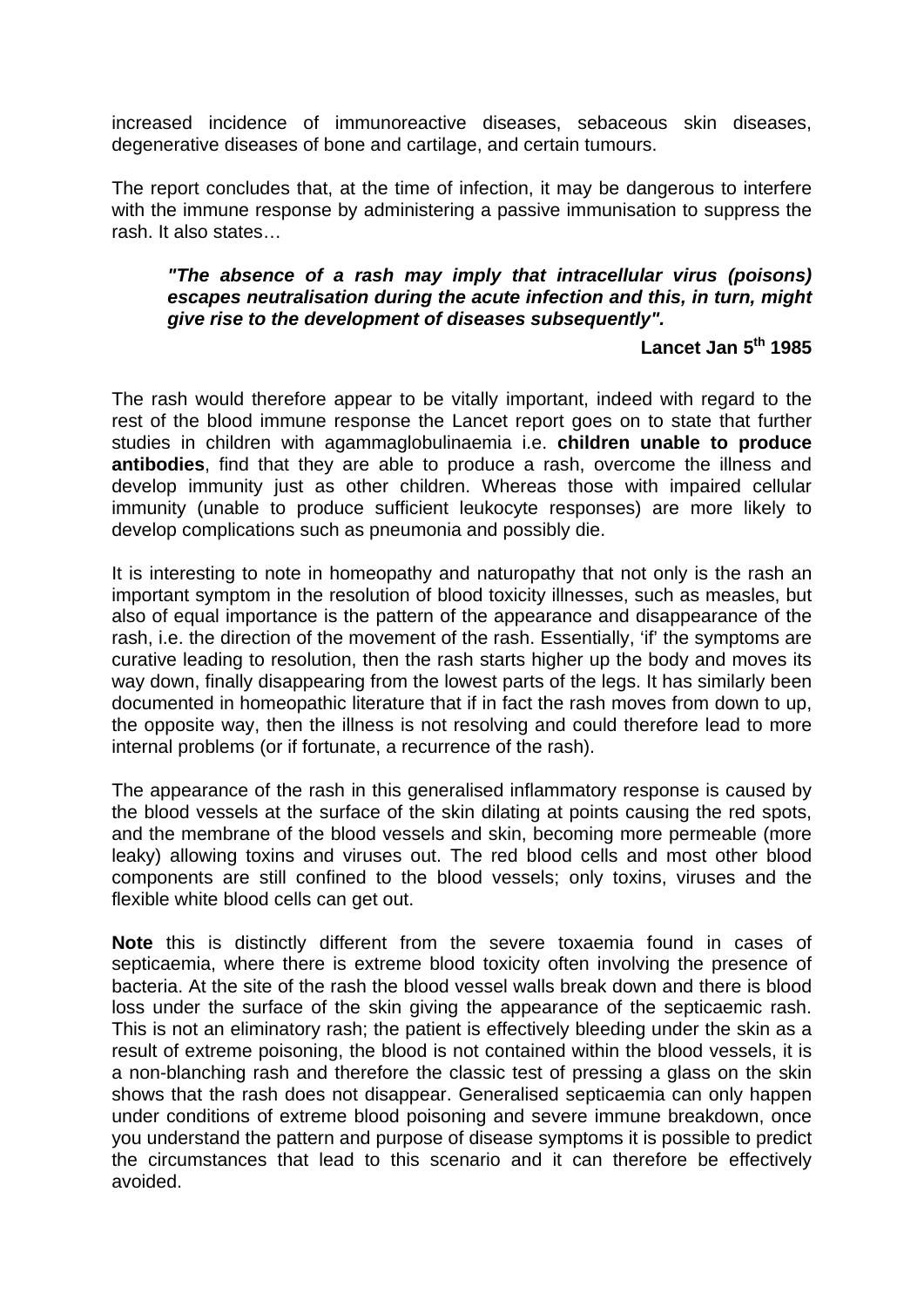The resolution of blood toxicity as described in the generalised inflammatory reaction in for example measles, results in the successful **elimination** of the toxins from the blood and internal systems. Remember that in our example of toxicity in the digestive tract, the build up of toxins enabled some to leak into the blood system across the stomach membrane. During the curative inflammatory response that followed there would have been:

- An increase in permeability in both the **blood vessel walls** and the **membranes of the digestive tract**, (more porous, with larger spaces/holes) to allow an active elimination of white blood cells, toxins and microbes back out across the membranes of the digestive tract.
- $\triangleright$  During this time there would have been a decrease in appetite and digestive function, so that food elements and other toxins are not able to pass across the membrane to the blood whilst the body is eliminating toxins in the opposite direction back across the membrane from the blood.

It is significant to realise that after the successful elimination of these toxins, cell debris and microbes, normal function resumes and as such **the membranes reduce their permeability once again**, i.e. the spaces within the membranes, that have previously allowed the toxins and white blood cells to travel out, reduce back to normal.

Therefore it is also possible to see how the membrane adapts and as with all of our learning processes, we know that **if there is resolution and learning** culminating in a reduced susceptibility to disease, then the individual (and therefore the biological system) is effectively stronger. If the individual has not resolved the illness then they will be left with chronic symptoms (persistent low level symptoms) and will be weaker i.e. be more susceptible to disease.

It therefore follows that the membrane itself, rather than just going back to normal (as it was before) actually becomes stronger after a **successful** immune response. The individual would in fact be far less susceptible to toxins entering the system; consequently 'immunity' as such, is much more general and corresponds to the resistance to a whole host of toxins and associated viral elements entering the body.

However, if the response has been **unsuccessful** - culminating in chronic disease the membrane does not go back to normal, but in fact **remains slightly permeable**, thus persistently allowing small amounts of toxins in, and in fact the individual is left more susceptible to disease.

### *To summarise:*

*In order to successfully produce an eliminatory skin rash the body needs to have experienced a build up of toxins internally within the blood, which are broken down and engulfed by white blood cells, resulting in the process of elimination through the skin, culminating in the rash.*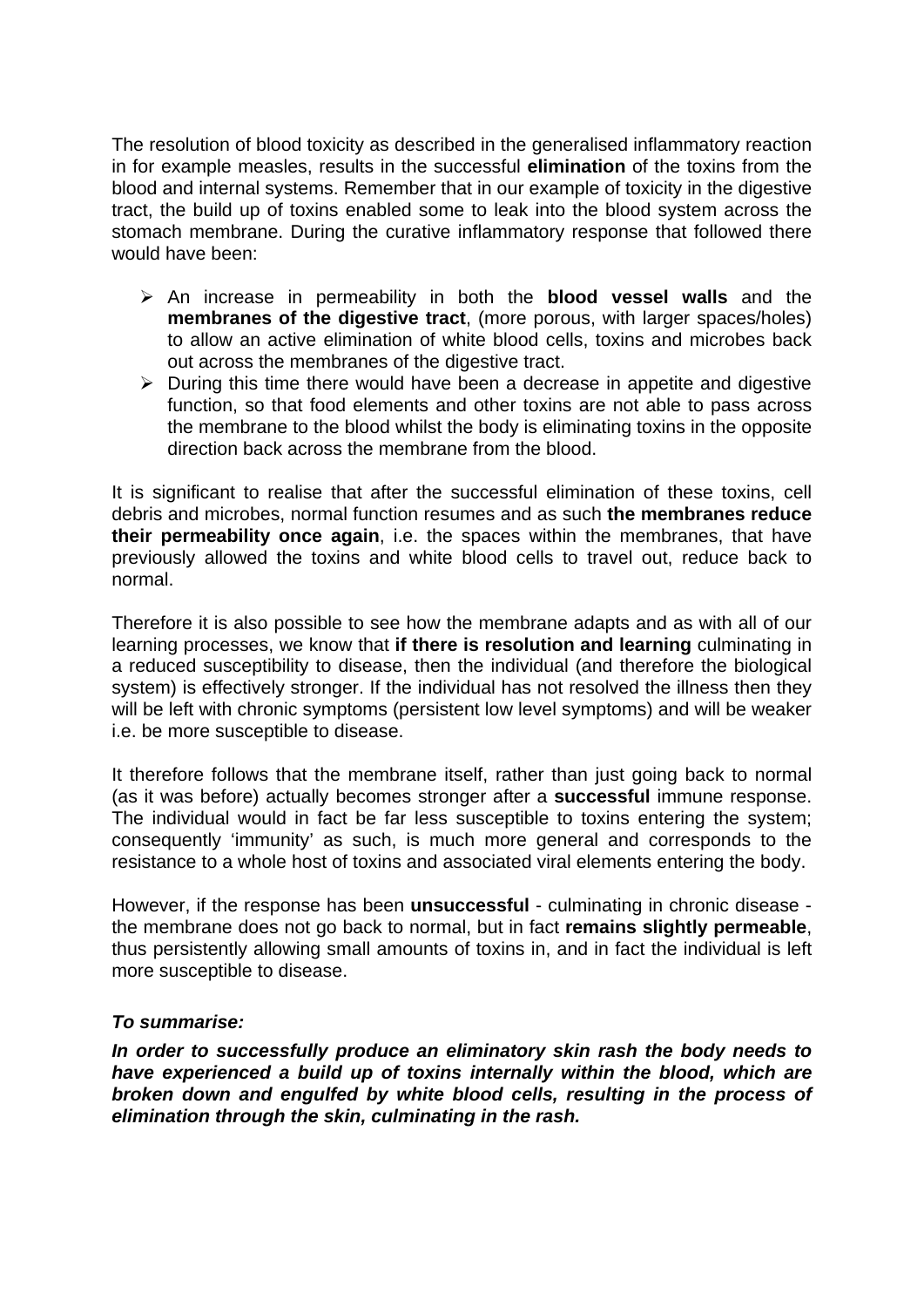### *This is a process that needs to be learnt and as such is part of the immune development of the individual which normally occurs during childhood.*

### **Childhood development in relation to immune function**

At birth children do not have a fully functional immune system, for example they are unable to produce a generalised inflammatory response with fever until some time after birth, and this has been estimated as taking three months but of course depends on the individual.

The membranes of the digestive, urinary, respiratory tracts and skin are more permeable than in adulthood, allowing in more potential poisons. The main detoxification organ, the liver, has not developed the necessary enzymes and metabolic processes that enable one to detoxify toxins. The Lymphatic system and therefore T-cells and B-cells are similarly under developed, along with other immune cells.

It is estimated that 80% of the immune function is in the digestive system; in fact there is considerable overlap between immune function and digestive function. Enzymes are capable of breaking down both toxins and large food substances to smaller easily absorbed molecules, with the digestive tract membrane having the ability to keep out toxins and larger food substances but able to selectively absorb smaller nutrients.

In our example of blood toxicity; with the successful elimination of blood toxins and microbes in a child (the first illnesses of childhood, measles, rubella, chickenpox etc) the body has learnt an immune process that it has not been able to do before. The immune cells have developed memory and the membranes themselves have become stronger and less porous. The role of the membranes has often been undervalued in the portrayal of immunity and yet they provide the first lines of defence to our external environment.

Classically 'immune memory' was attributed to the presence of antibodies, however we now know that antibodies are not always present after successful immune reactions, we also know that other leukocytes have memory capabilities, the membrane itself with hormone receptor sites, selective channels and selective absorption also has memory. It is likely, given the nature of the human body and immune function that almost every element has memory and learning capability.

*What happens if the body isn't able to eliminate toxins via the skin and therefore unable to produce a rash, or if in fact the rash doesn't fully resolve the internal toxicity?* 

#### **Unresolved Blood Toxicity**

The significance of immunity as a learning process shall become even more apparent when we consider the consequences of failed immune responses. If the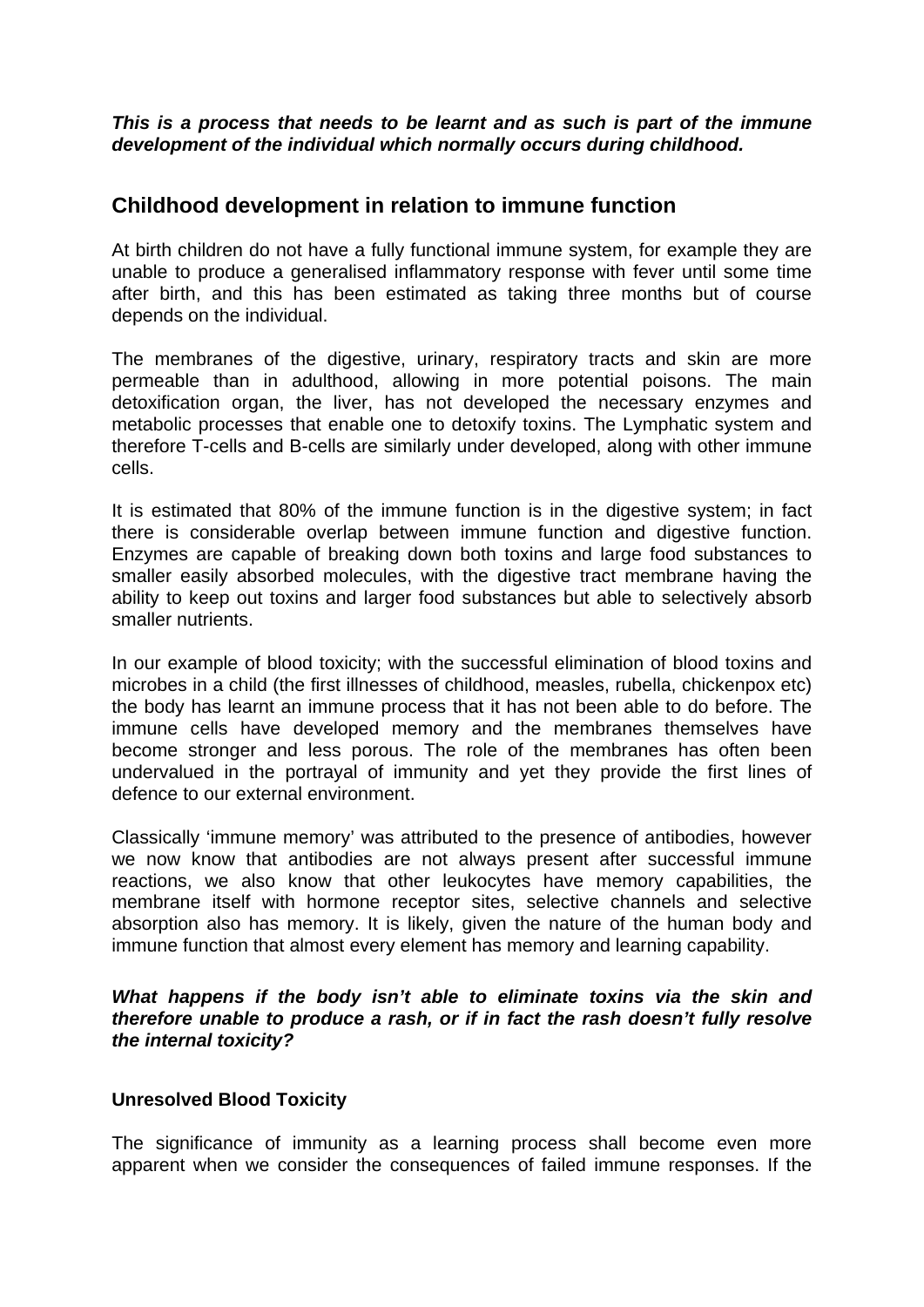elimination of blood toxins, cell debris and viral particles has been unsuccessful, you would have a condition akin to a 'post-viral syndrome'. A syndrome where the problem of blood toxicity has been unresolved, i.e. the toxins, cell debris and viral particles remain within the blood system. From what we know of immune learning and **unresolved** issues, we know that you become **more** susceptible and therefore sensitised to a problem, if resolution has been unsuccessful.

Reminding ourselves of the consequences of **unresolved** acute disease, we are aware that the intense and short-lived symptoms of acute illness leads to less intense but more persistent symptoms of the chronic illness, we can therefore predict the symptom scenario that an unresolved acute will lead to. An unresolved acute inflammatory reaction would lead to persisting symptoms of low-intensity inflammation in the system.

- $\triangleright$  The acute symptoms; increased blood supply to the membranes, increased permeability in both the blood vessel walls and the membranes of the digestive tract, (more porous, with larger spaces/holes), accompanied by a decrease in - appetite, digestive function, and physical function.
- $\triangleright$  If chronic we see persistent low intensity acute symptoms; an inability to maintain body temperature, a lack of vital heat - feeling chilly, low physical energy levels, poor appetite and persistently leaky membranes of the digestive tract.

Significantly, with unresolved blood toxicity the membrane is persistently 'leaky', you are now more susceptible to toxins entering your system, in addition to still having the initial internal toxins that have not been eliminated, and you are now **sensitised** to those toxins, **not immune** to them.

Persistent membrane permeability of the digestive tract would allow more toxins into the blood system and in fact certain food elements would gain access to the blood, before they have been fully broken down. These would overburden the detoxifying capacity of the liver and present an immune challenge in the blood. These food elements and toxins would overload immune cell activity in the blood and eventually as more elements enter the blood system, the failure of the cellular response to keep up would lead to the production of antibodies to these particles, as they try to alert the clean-up cells to eliminate these toxic elements.

With persistent membrane permeability we are now starting to develop food sensitivities and as we produce antibodies to our food, we see the development of food allergies. There will be a persisting low level elimination of internal toxins onto the outer membranes of the skin and lungs and we therefore see food sensitivities expressed as chronic skin reactions and chronic lung conditions.

This can also be perceived from the perspective of observable acute symptoms becoming chronic; therefore in the case of an unresolved acute rash this could then lead to a persistent (chronic) rash for example leading to eczema. In this state you are not able to eliminate using an acute (quick and intense) eliminative rash, i.e. you are unable to have measles not as a result of good health but due to poor health.